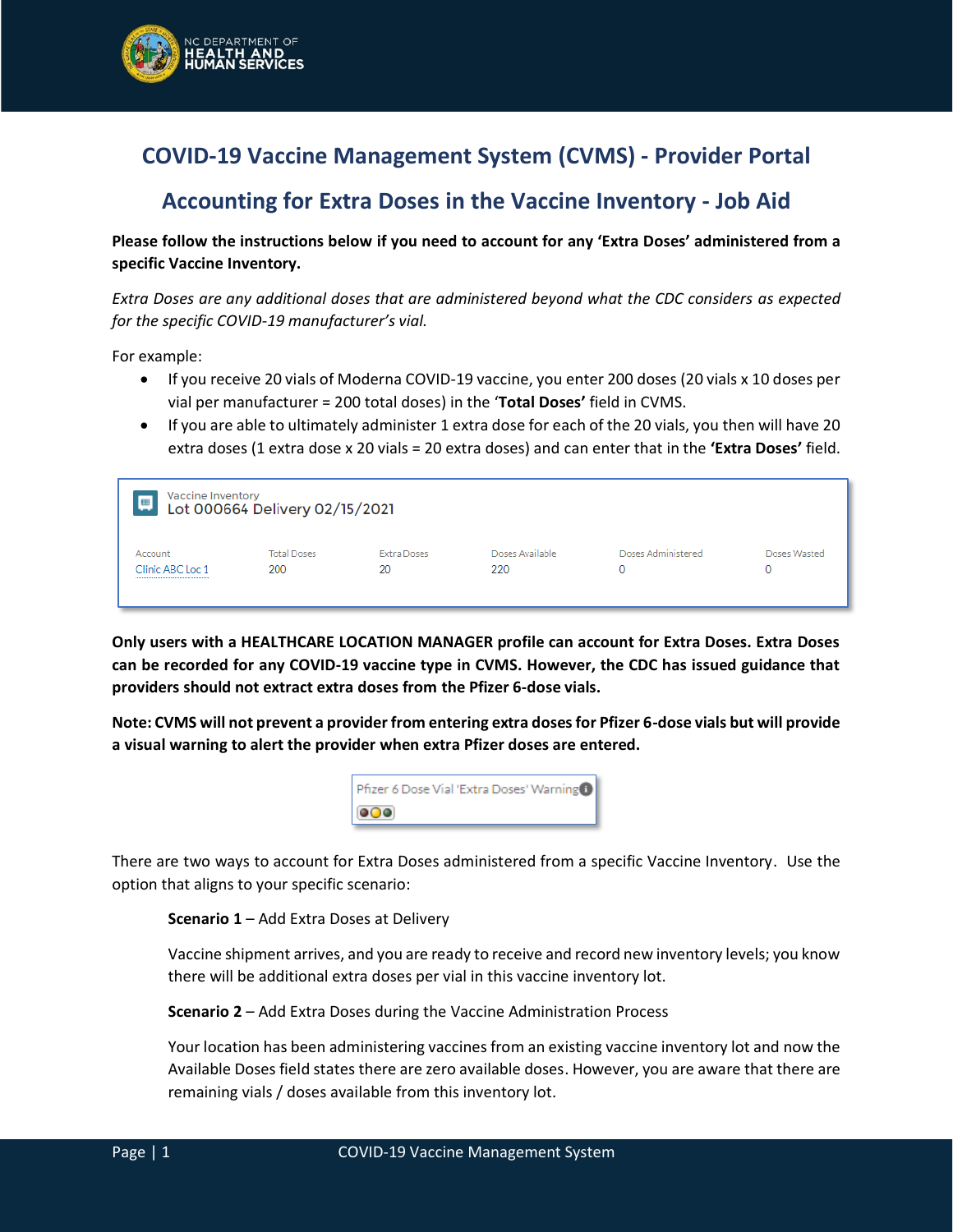

### **Scenario 1 – Add Extra Doses at Delivery**

Vaccine shipment arrives, and you are ready to receive and record new inventory levels; you know there will be extra doses per vial in this vaccine inventory lot.

**In this scenario, you would account for the extra doses by updating the Extra Doses field for the new vaccine inventory at the time you receive the Vaccine Inventory.**

- 1. Navigate to the CVMS Provider Portal [\(https://covid-vaccine-provider-portal.ncdhhs.gov\)](https://covid-vaccine-provider-portal.ncdhhs.gov/)
- **2.** Connect using your NCID username and password
- **3.** Navigate to the **VACCINE INVENTORY** tab

|                         | NCDHHS<br>EVMS Provider Portal                |                                                                                                   |                  |                          |                   |                             |                    |                 |  |
|-------------------------|-----------------------------------------------|---------------------------------------------------------------------------------------------------|------------------|--------------------------|-------------------|-----------------------------|--------------------|-----------------|--|
| Home                    | Recipient                                     | <b>Appointments</b>                                                                               | <b>Locations</b> | <b>Bulk Registration</b> | Vaccine Inventory | Vaccine Marketplace         | <b>Shipments</b>   | More $\sim$     |  |
|                         | You are currently logged in as Solutions Loc1 |                                                                                                   |                  |                          |                   |                             |                    |                 |  |
| <b>Switch Locations</b> |                                               |                                                                                                   |                  |                          |                   |                             |                    |                 |  |
|                         | <b>Recipient Check-In</b>                     |                                                                                                   |                  |                          |                   | <b>Today's Appointments</b> |                    |                 |  |
|                         |                                               | You can check in a recipient by entering their appointment confirmation number into the box below |                  |                          | <b>TIME</b>       | <b>DETAILS</b>              | <b>CASE NUMBER</b> | <b>LOCATION</b> |  |
|                         | Appointment Confirmation Number               |                                                                                                   |                  |                          |                   |                             |                    |                 |  |

#### **4.** Click **ADD** to add a new vaccine inventory

|                                                                                                | Scan or type a barcode                 |                      | Add          | Waste<br><b>Return</b> | <b>Inbound Transfer</b>              | <b>Outbound Transfer</b>                                                                                                   |
|------------------------------------------------------------------------------------------------|----------------------------------------|----------------------|--------------|------------------------|--------------------------------------|----------------------------------------------------------------------------------------------------------------------------|
| Vaccine Inventories<br><b>ED</b><br>Recently Viewed ▼ 1<br>O items . Updated a few seconds ago |                                        |                      |              | Q Search this list     |                                      | $\mathfrak{B} \bullet \parallel \mathfrak{m} \bullet \parallel \mathfrak{C} \parallel \mathfrak{G} \parallel \mathfrak{Y}$ |
| Vaccine Invento $\vee$ Product Name<br><b>Total Doses</b><br>$\vee$ Lot<br>$\checkmark$        | Doses Available $\vee$<br>$\checkmark$ | <b>Serial Number</b> | $\checkmark$ | <b>Expiration Date</b> | $\vee$ Date Received<br>$\checkmark$ | Account Name $\vee$                                                                                                        |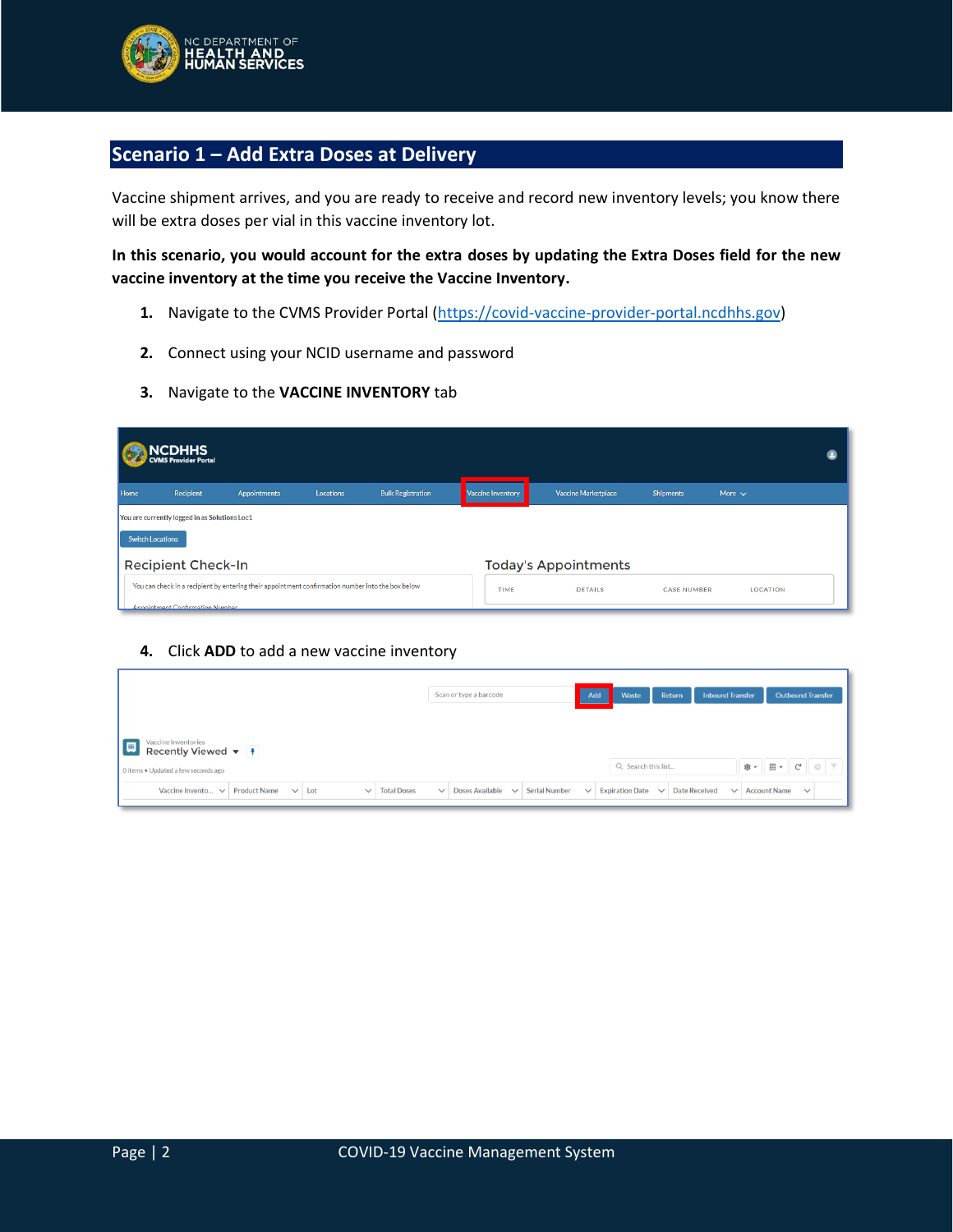

**5.** Complete all necessary fields including the **EXTRA DOSES** field to account for any anticipated additional doses per vial and then click **SAVE**

| Reminder(s)                                                                                                                                                                                                |         |                                       |               |   |
|------------------------------------------------------------------------------------------------------------------------------------------------------------------------------------------------------------|---------|---------------------------------------|---------------|---|
| Moderna Instructions<br>Moderna can now be shipped in 10 doses/vial (NDC: 80777-273-99) or 14 doses/vial packaging (NDC: 80777-273-98). Please<br>ensure you select the correct Moderna 'Vaccine Product'. |         |                                       |               |   |
| <b>Fields</b>                                                                                                                                                                                              |         |                                       |               |   |
| *Account <sup>6</sup>                                                                                                                                                                                      |         | *Vaccine Inventory Name               |               |   |
| Search Accounts                                                                                                                                                                                            | Q       | Delivery 09/17/2021                   |               |   |
| * Expiration Date                                                                                                                                                                                          |         | Date Received                         |               |   |
| Date                                                                                                                                                                                                       | Time    | Date                                  | Time          |   |
| 筁                                                                                                                                                                                                          | $\odot$ | 9/17/2021                             | 11:49 AM<br>蘦 | ര |
| *Vaccine Product                                                                                                                                                                                           |         | *Total Doses <sup>6</sup>             |               |   |
| Search Vaccine Products                                                                                                                                                                                    | Q       |                                       |               |   |
| $^*$ Lot                                                                                                                                                                                                   |         | Extra Doses <sup>6</sup>              |               |   |
|                                                                                                                                                                                                            |         | State Sponsored Contract <sup>6</sup> |               |   |
| <b>Shipment Details</b>                                                                                                                                                                                    |         |                                       |               |   |
| Shipment                                                                                                                                                                                                   |         | Unable to locate Shipment record      |               |   |
| Search Shipment                                                                                                                                                                                            | Q       |                                       |               |   |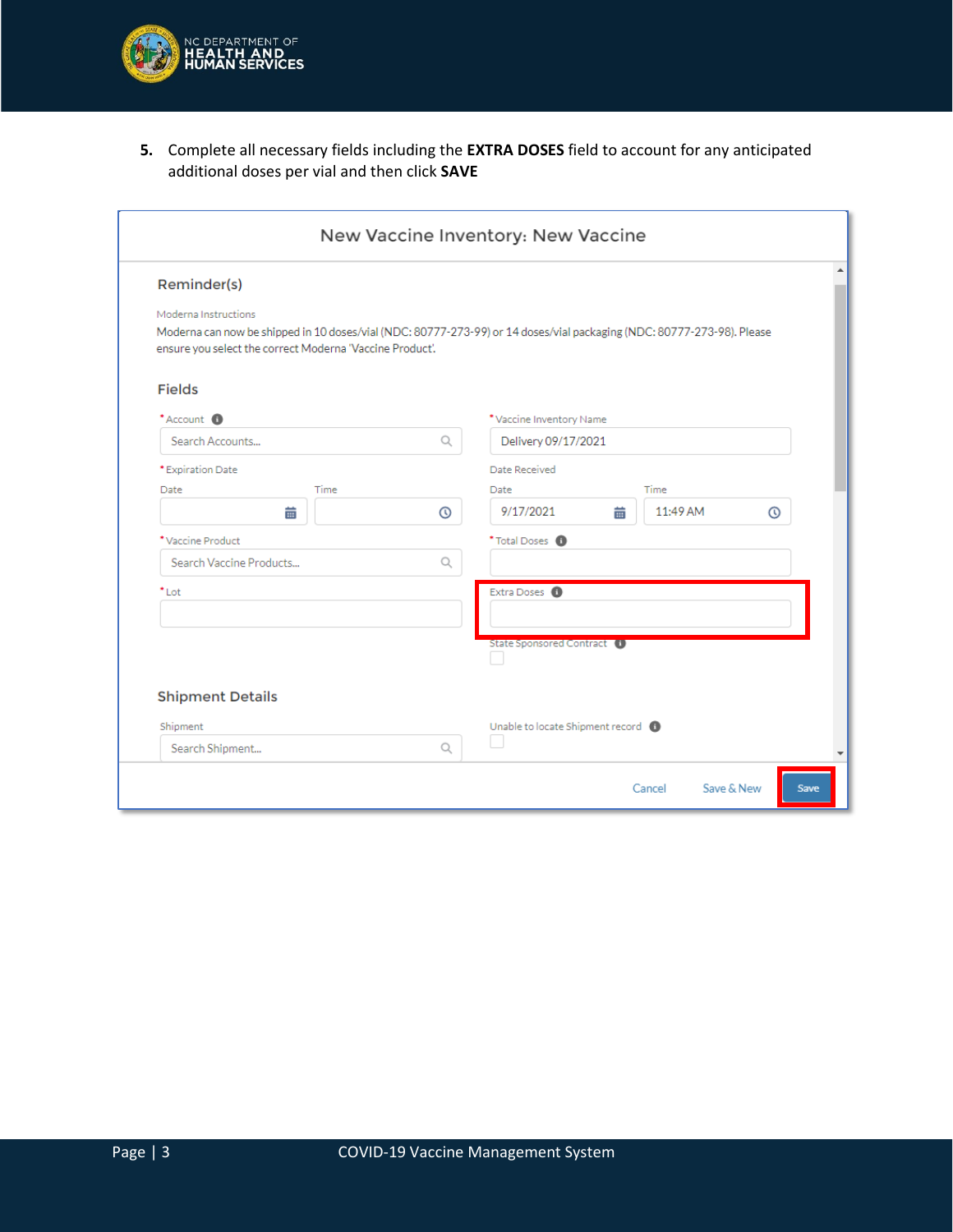

### **6.** Review the **VACCINE INVENTORY**

| 画                                        | Vaccine Inventory<br>23456 - 1 Delivery 09/17/2021 |                          |                                       |                             |                                  |
|------------------------------------------|----------------------------------------------------|--------------------------|---------------------------------------|-----------------------------|----------------------------------|
| Account<br>Solutions Loc2                | <b>Total Doses</b><br>1.000                        | Doses Available<br>1.100 | Doses Administered<br>0               | Doses Wasted<br>$\mathbf 0$ | Doses Insufficient Quantity<br>0 |
| <b>DETAILS</b>                           | <b>RELATED</b>                                     |                          |                                       |                             |                                  |
| $\vee$ Vaccine Inventory Details         |                                                    |                          |                                       |                             |                                  |
| Vaccine Product                          |                                                    |                          | Vaccine Inventory Name                |                             |                                  |
| Moderna (10 MDV) COVID-19 Vaccine        |                                                    |                          | 23456 - 1 Delivery 09/17/2021         |                             |                                  |
| Lot                                      |                                                    |                          | Account <sup>6</sup>                  |                             |                                  |
| 23456                                    |                                                    |                          | Solutions Loc2                        |                             |                                  |
| <b>Expiration Date</b>                   |                                                    |                          | Date Received                         |                             |                                  |
| 12/31/2021, 12:00 PM                     |                                                    |                          | 9/17/2021.11:11 AM                    |                             |                                  |
| Total Vials <sup>®</sup>                 |                                                    |                          | <b>Status</b>                         |                             |                                  |
| 100                                      |                                                    |                          | Available                             |                             |                                  |
| Pfizer 6 Dose Vial 'Extra Doses' Warning |                                                    |                          | State Sponsored Contract <sup>1</sup> |                             |                                  |
| $\circ$ 00                               |                                                    |                          |                                       |                             |                                  |
| $\vee$ Dose Amounts                      |                                                    |                          |                                       |                             |                                  |
| Total Doses <sup>®</sup>                 |                                                    |                          | Doses Administered <sup>®</sup>       |                             |                                  |
| 1.000                                    |                                                    |                          | $\mathbf{0}$                          |                             |                                  |
| Extra Doses <sup>®</sup>                 |                                                    |                          | Doses Wasted <sup>1</sup>             |                             |                                  |
| 100                                      |                                                    |                          | $\circ$                               |                             |                                  |
| Doses Available <sup>1</sup>             |                                                    |                          | Doses Insufficient Quantity           |                             |                                  |
| 1.100                                    |                                                    |                          | $\mathbf{0}$                          |                             |                                  |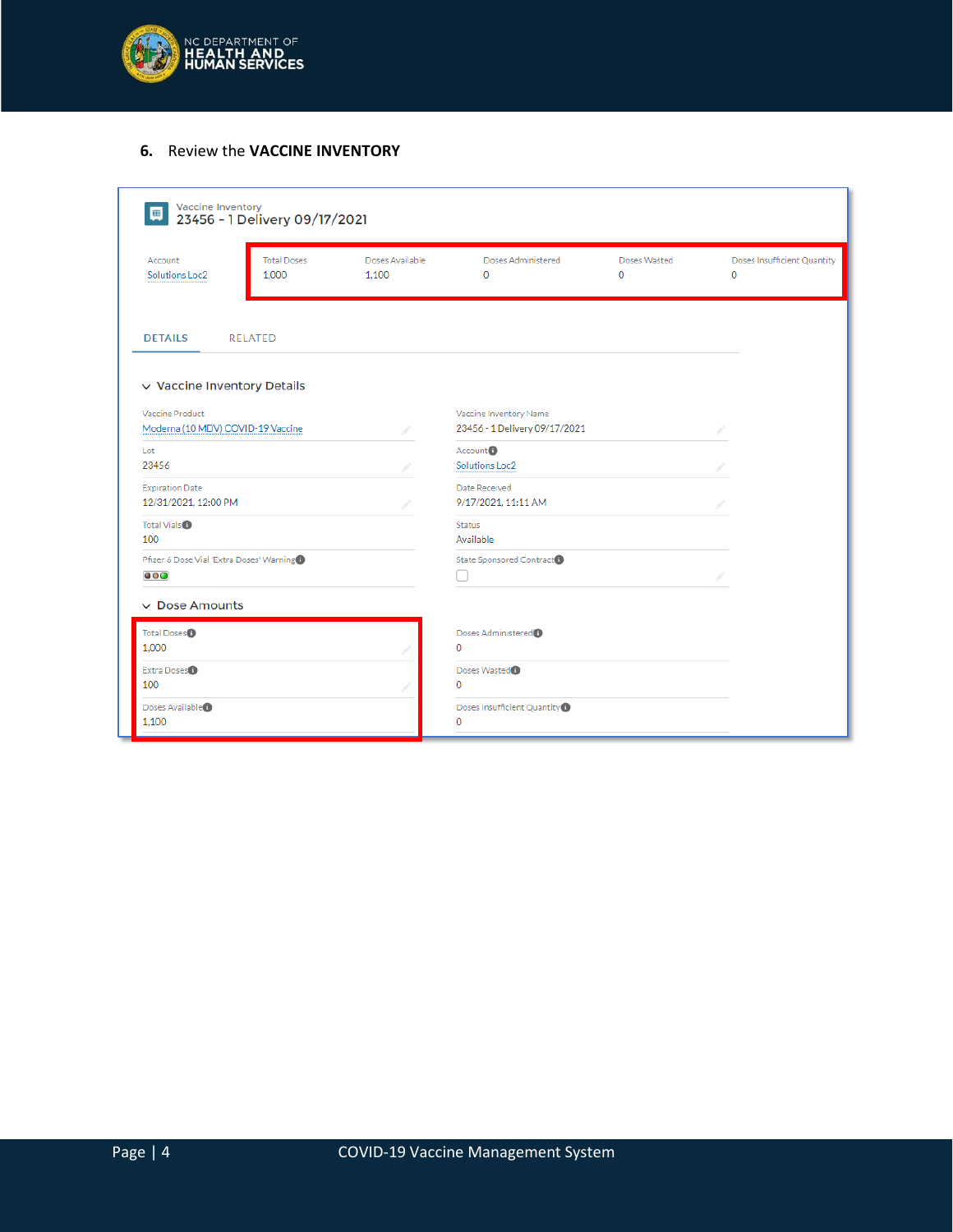

## **Scenario 2 – Add Extra Doses during the Vaccine Administration Process**

Your location has been administering vaccines from an existing vaccine inventory lot and now the Available Doses field states there are zero available doses. However, you are aware that there are remaining vials / doses available from this inventory lot.

### **In this scenario, you would account for the extra doses by updating the Extra Doses field for the existing vaccine inventory.**

- **1.** Navigate to the CVMS Provider Portal [\(https://covid-vaccine-provider-portal.ncdhhs.gov\)](https://covid-vaccine-provider-portal.ncdhhs.gov/)
- **2.** Connect using your NCID username and password
- **3.** Navigate to the **VACCINE INVENTORY** tab

|                         | <b>NCDHHS</b><br>WS Provider Portal           |                                                                                                   |                  |                          |                   |                             |                    |                 |  |
|-------------------------|-----------------------------------------------|---------------------------------------------------------------------------------------------------|------------------|--------------------------|-------------------|-----------------------------|--------------------|-----------------|--|
| Home                    | Recipient                                     | <b>Appointments</b>                                                                               | <b>Locations</b> | <b>Bulk Registration</b> | Vaccine Inventory | Vaccine Marketplace         | <b>Shipments</b>   | More $\sim$     |  |
|                         | You are currently logged in as Solutions Loc1 |                                                                                                   |                  |                          |                   |                             |                    |                 |  |
| <b>Switch Locations</b> |                                               |                                                                                                   |                  |                          |                   |                             |                    |                 |  |
|                         | <b>Recipient Check-In</b>                     |                                                                                                   |                  |                          |                   | <b>Today's Appointments</b> |                    |                 |  |
|                         |                                               | You can check in a recipient by entering their appointment confirmation number into the box below |                  |                          | <b>TIME</b>       | <b>DETAILS</b>              | <b>CASE NUMBER</b> | <b>LOCATION</b> |  |
|                         | Appointment Confirmation Number               |                                                                                                   |                  |                          |                   |                             |                    |                 |  |

**4.** Search for the Vaccine Inventory you wish to update and click on the Vaccine Inventory Name

|                                                                                                               |               |             |                                                                                                                                     |       | Scan or type a barcode |         |         |         | Add          |               | Waste           | <b>Insufficient Quantity</b>                 | <b>Inbound Transfer</b>                |                | <b>Outbound Transfer</b> |                          |  |
|---------------------------------------------------------------------------------------------------------------|---------------|-------------|-------------------------------------------------------------------------------------------------------------------------------------|-------|------------------------|---------|---------|---------|--------------|---------------|-----------------|----------------------------------------------|----------------------------------------|----------------|--------------------------|--------------------------|--|
|                                                                                                               |               |             |                                                                                                                                     | L)    |                        |         |         |         |              |               |                 |                                              |                                        |                |                          |                          |  |
| Vaccine Inventories                                                                                           |               |             |                                                                                                                                     |       |                        |         |         |         |              |               |                 |                                              |                                        |                |                          |                          |  |
| 11 Items . Sorted by Vaccine Inventory Name . Filtered by All vaccine Inventories . Updated a few seconds ago |               |             |                                                                                                                                     |       |                        |         |         |         |              |               |                 | Q Search this list                           |                                        | <b>※ ▼ Ⅲ ▼</b> | G                        | G                        |  |
|                                                                                                               |               |             | Vaccine In $\uparrow \vee$ Account $\vee$ Product Na $\vee$ Usage (First $\vee$ To $\vee$ D $\vee$ D $\vee$ Ex $\vee$ D $\vee$ LEV. |       |                        |         |         |         | $\checkmark$ | <b>Status</b> | $\checkmark$    | Expiration D V                               | Date Receiv $\vee$ Created Date $\vee$ |                |                          |                          |  |
| Delivery 02/16/ Solutions Loc1 Moderna (10                                                                    |               |             | First Dose only  200                                                                                                                |       | 200                    | $\circ$ |         | $\circ$ | 138495       | Available     |                 | 3/2/2026, 12:0                               | 3/2/2021.11:3                          | 3/2/2021, 11:4 |                          | $\overline{\phantom{a}}$ |  |
| Delivery 02/24/                                                                                               | olutions Loc1 | Moderna (10 | First Dose only  0                                                                                                                  |       | $\circ$                | $\circ$ | $\circ$ | $\circ$ | 222222       |               | Incoming Transf | 12/31/2021, 12 2/24/2021, 5:3 2/24/2021, 5:4 |                                        |                |                          | $\overline{\phantom{a}}$ |  |
| Delivery 02/24/ Solution Loc2                                                                                 |               | Moderna (10 | First Dose only                                                                                                                     | 1.000 | 900                    | $\circ$ |         | $\circ$ | 222222       | Available     |                 | 12/31/2021.12 2/24/2021.5:3                  |                                        | 2/24/2021.5:3  |                          | $\overline{\phantom{a}}$ |  |
|                                                                                                               |               |             |                                                                                                                                     |       |                        |         |         | $\circ$ | 3333333333   | Available     |                 | 2/26/2021.12:                                | 2/26/2021.10:                          | 2/26/2021, 10: |                          | $\blacktriangledown$     |  |

**Tip 1**: You might have to change the default view. At first connection, the filter selected is 'Recently Viewed'. Switch to 'All Vaccine Inventories' and click on the pin icon  $\frac{1}{\tau}$  to default to that filter in the future.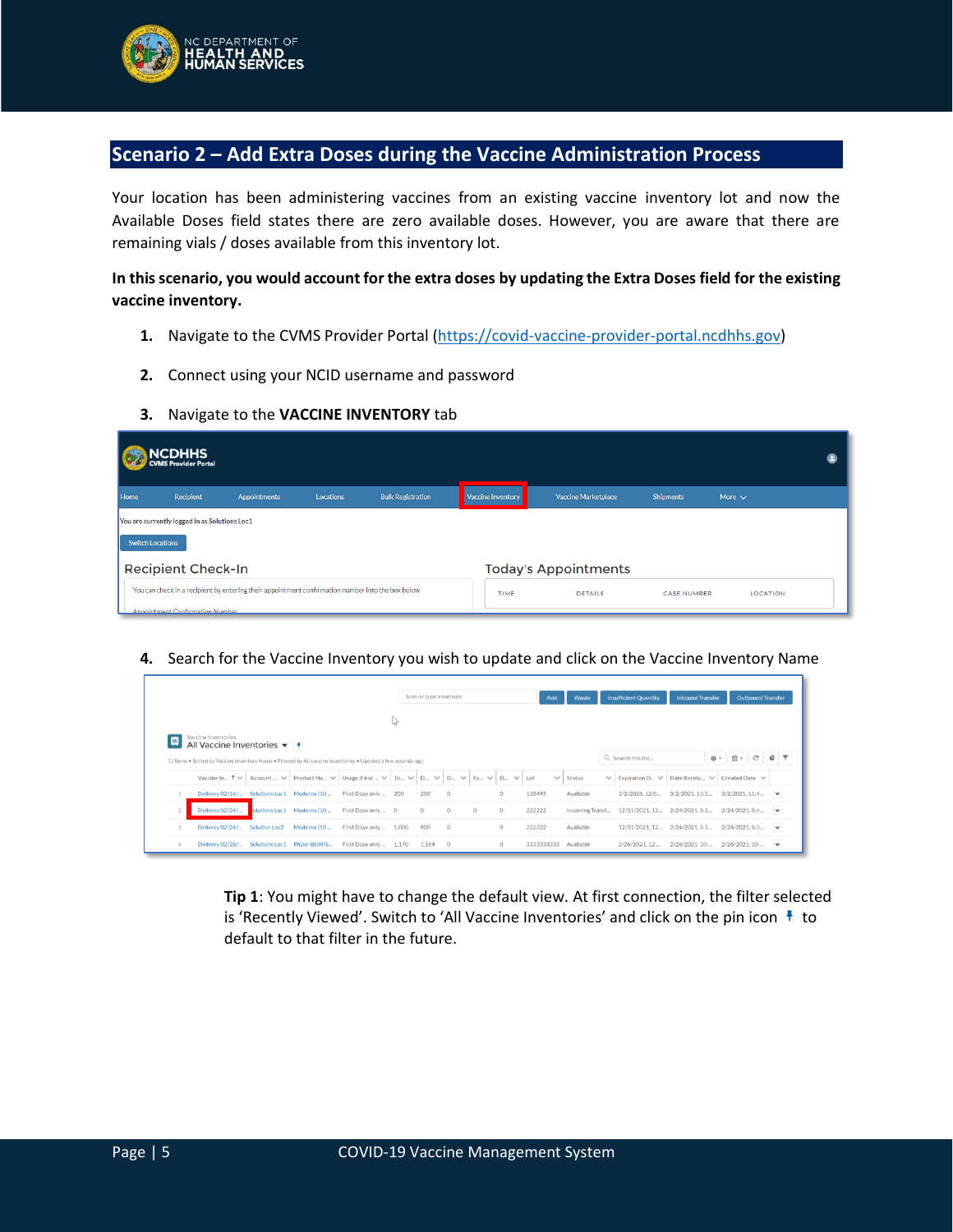

| 靊                        | Vaccine Inventories<br>Recently Viewed $\mathbf{v}$ + |                           |
|--------------------------|-------------------------------------------------------|---------------------------|
| 3 items                  | LIST VIEWS                                            |                           |
|                          | All Vaccine Inventories                               | D.<br>$\mathbb{L}$ $\vee$ |
|                          | Doses Lost In Transit                                 |                           |
| $\overline{\phantom{a}}$ | <b>Inhound Transfers</b>                              |                           |
| 3                        | Outbound Transfers                                    | 9                         |
|                          | Recently Viewed (Pinned list)<br>$\checkmark$         |                           |

**Tip 2**: If you do not see the inventory you are looking for, type the lot number in the Search field.

| arcode       |                               | Add      | Waste     | <b>Return</b>                                                                                                             | <b>Inbound Transfer</b> |                     | <b>Outbound Transfer</b> |                          |
|--------------|-------------------------------|----------|-----------|---------------------------------------------------------------------------------------------------------------------------|-------------------------|---------------------|--------------------------|--------------------------|
|              |                               |          | Q 8675309 |                                                                                                                           | Ø                       | ¢                   | <br>G                    | G                        |
| $\checkmark$ | Date Received<br>$\checkmark$ | 1 ot     |           | <b>Expiration Date, Account Name, Created</b>                                                                             |                         | <b>Created Date</b> | $\checkmark$             |                          |
| bo           | 12/2/2020, 2:42 PM            | 909      |           | Date, Product Name, Doses Wasted,<br>Doses Available, Total Doses, and Date<br>Received aren't searchable. Use filters or |                         |                     | 12/2/2020, 2:51 PM       | $\overline{\mathbf{v}}$  |
| <b>COO</b>   | 12/3/2020, 9:49 AM            | 13131313 |           | sort on these fields instead.                                                                                             |                         |                     | 12/3/2020, 9:50 AM       | $\overline{\phantom{a}}$ |
|              | 11/28/2020 6:31               | 8475300  |           |                                                                                                                           |                         | 11/28/2020 6:34     |                          |                          |

**5.** In the Vaccine Inventory record **DETAILS** tab, and click on the **pen icon** and located next to the **EXTRA DOSES**

| <b>Vaccine Inventory</b><br>靊                         | 23456 - 1 Delivery 09/17/2021 |                          |                                                         |                          |                                        |
|-------------------------------------------------------|-------------------------------|--------------------------|---------------------------------------------------------|--------------------------|----------------------------------------|
| Account<br><b>Solutions Loc2</b>                      | <b>Total Doses</b><br>1.000   | Doses Available<br>1.000 | Doses Administered<br>$\Omega$                          | Doses Wasted<br>$\Omega$ | Doses Insufficient Quantity<br>$\circ$ |
| <b>DETAILS</b>                                        | <b>RELATED</b>                |                          |                                                         |                          |                                        |
| $\vee$ Vaccine Inventory Details                      |                               |                          |                                                         |                          |                                        |
| Vaccine Product<br>Moderna (10 MDV) COVID-19 Vaccine  |                               |                          | Vaccine Inventory Name<br>23456 - 1 Delivery 09/17/2021 |                          |                                        |
| Lot<br>23456                                          |                               |                          | Account <sup>1</sup><br>Solutions Loc2                  |                          |                                        |
| <b>Expiration Date</b><br>12/31/2021, 12:00 PM        |                               |                          | Date Received<br>9/17/2021, 11:11 AM                    |                          |                                        |
| Total Vials <sup>®</sup><br>100                       |                               |                          | <b>Status</b><br>Available                              |                          |                                        |
| Pfizer 6 Dose Vial 'Extra Doses' Warning<br>$\bullet$ |                               |                          | State Sponsored Contract                                |                          |                                        |
| $\vee$ Dose Amounts                                   |                               |                          |                                                         |                          |                                        |
| Total Doses <sup>®</sup><br>1,000                     |                               |                          | Doses Administered <sup>®</sup><br>$\Omega$             |                          |                                        |
| Extra Doses <sup>1</sup>                              |                               |                          | Doses Wasted <sup>®</sup><br>$\mathbf 0$                |                          |                                        |
| Doses Available <sup>1</sup>                          |                               |                          | tdit Extra Doses sufficient Quantity O                  |                          |                                        |